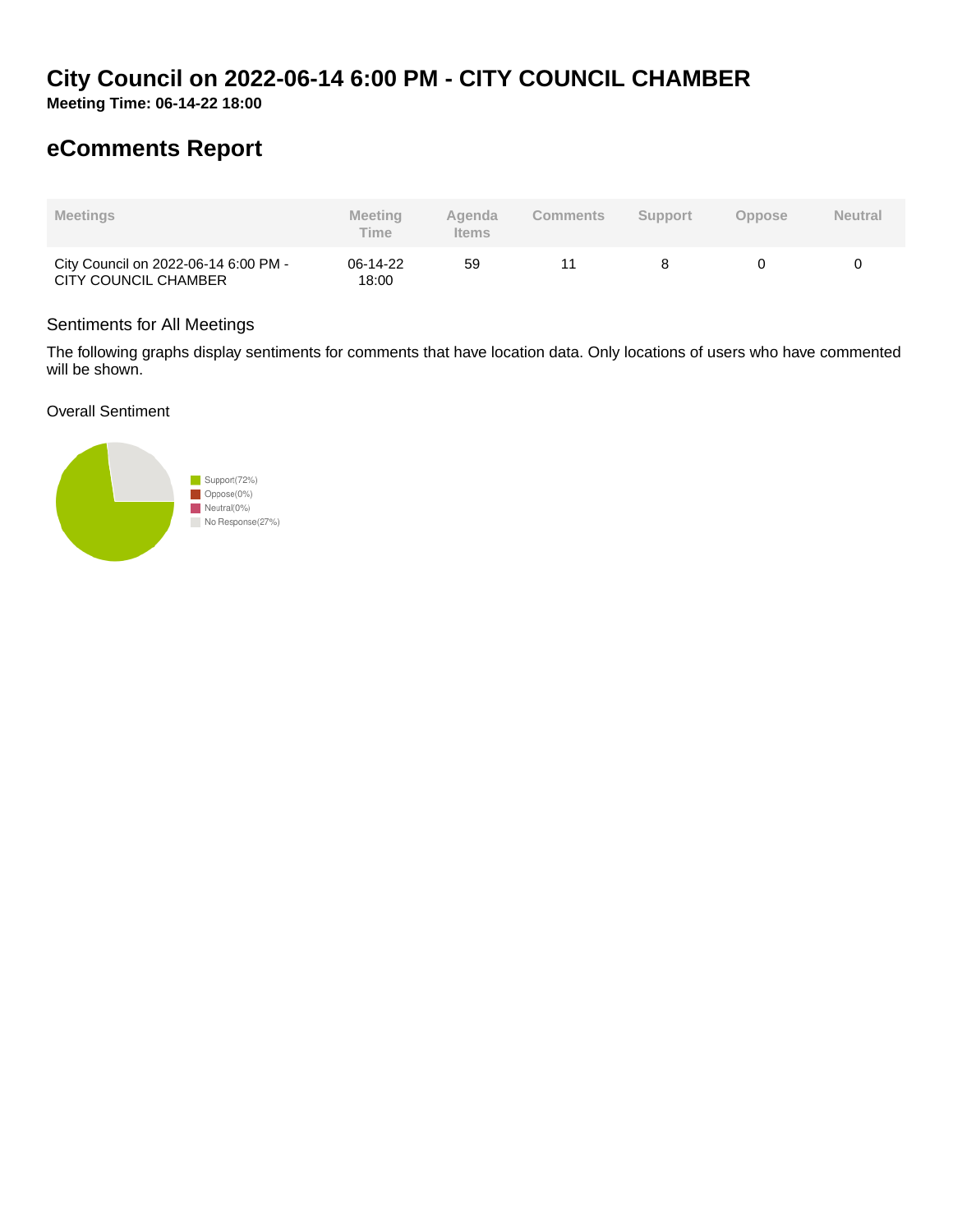## **City Council on 2022-06-14 6:00 PM - CITY COUNCIL CHAMBER 06-14-22 18:00**

| Agenda Name                                                    | Comments | Support | <b>Oppose</b> | <b>Neutral</b> |
|----------------------------------------------------------------|----------|---------|---------------|----------------|
| J.1, 22-4316 For eComments and Emails Received from the Public |          |         |               |                |

#### Sentiments for All Agenda Items

The following graphs display sentiments for comments that have location data. Only locations of users who have commented will be shown.

Overall Sentiment



**Agenda Item: eComments for J.1. 22-4316 For eComments and Emails Received from the Public**

#### Overall Sentiment



#### **Wendy Rudick**

Location: Submitted At: 6:17pm 06-14-22

Thanks very much for your advocacy on behalf of the ever growing Redondo Beach Pickleball Community. I would like to request that you continue to support our struggles to receive dedicated pickleball courts in Redondo Beach, specifically at Aviation Park open field.

Last Council Meeting a City Council motion completely ignored the recommendations of a \$15,000 professional feasibility study. The motion set forth by Council, almost guarantees fail of the temporary courts, because two of the three parks, were not recommended in the study due to previous noise complaints. A waste of taxpayer money.

Please City Council raise a new motion and approve new Capital Improvement funds to construct this Pickleball Facility at Aviation Park during the upcoming June 14 and June 21 Council budget meetings.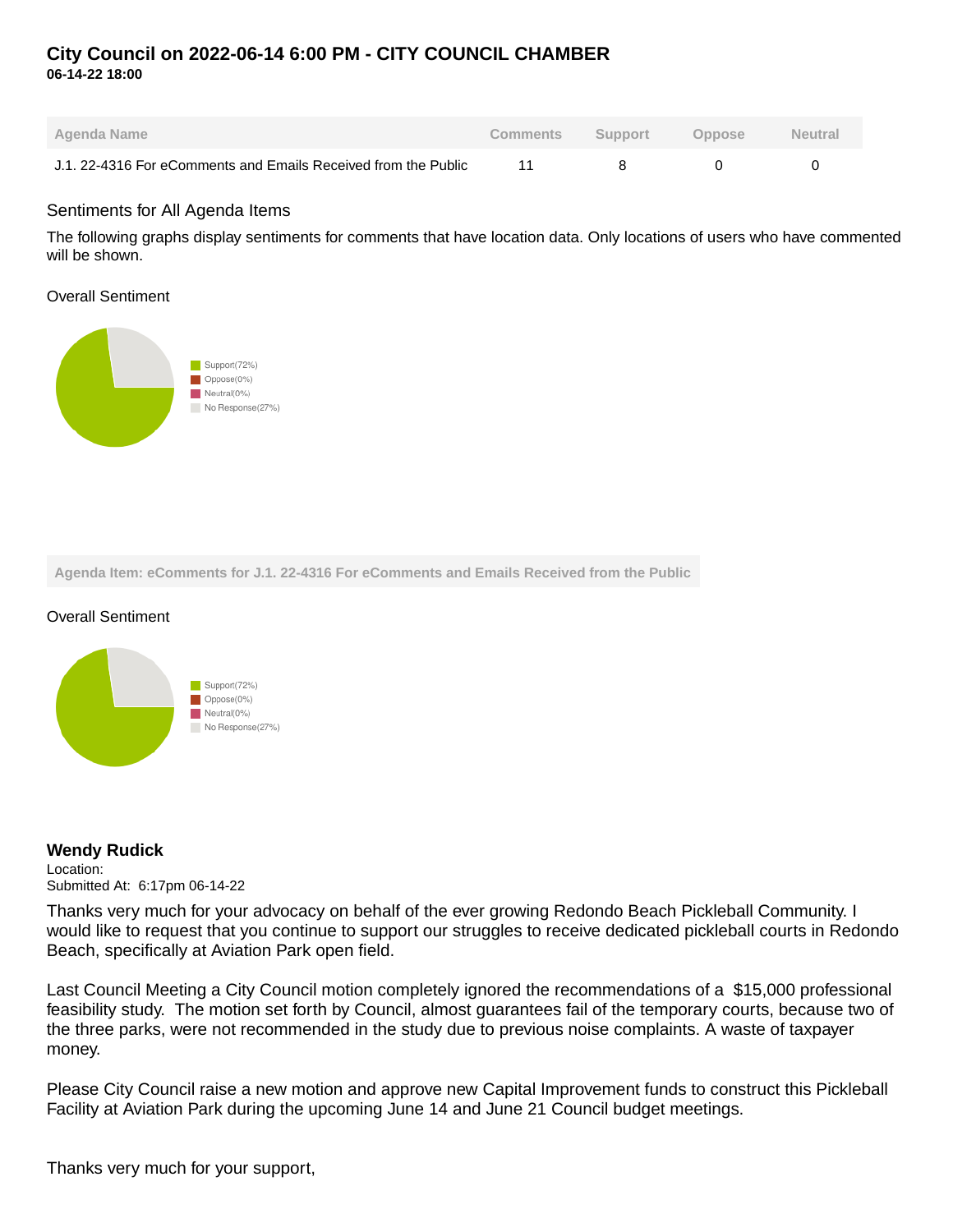### Sincerely,

Wendy Rudick and Joe Leibfried Redondo Beach Residents District 5

### **Karen Aguilar**

Location: Submitted At: 4:40pm 06-14-22

As a member of our huge and ever growing pickleball community, I am in support of pickleball courts being built in Redondo Beach. Pickleball is played by people of all ages and athletic experiences. It's even more than just great exercise, it's a social game that brings people together. What other sport can you just show up for open play by yourself and rotate through games with people of all ages. Or you can reserve a court and play with your own group.

Pickleball would be a great investment for Redondo Beach through tournaments which would draw large numbers of people as both players and spectators. Pickleball would definitely be an asset for Redondo Beach. Please vote in favor of pickleball courts at the Aviation location.

### **Kerry Smith**

Location: Submitted At: 2:13pm 06-14-22

I am requesting that City Council please place the staffing issue for the City's After School REC program as a high priority item on an agenda for this month or next. As mother of three who is trying to return to work (having taken a career break to raise them), I am heavily reliant on affordable and flexible childcare options such as the REC program to make this possible. This program once offered places for 100 children, and now only offers 30, leaving a gap of 70 and therefore affecting a possible 70 families. As a single income family, we struggle each month, and my return to work is needed in order for my family to continue to live in this area. At the moment it is impossible to find reasonable childcare, making a return to work for me very hard. Any income earned would need to be spent solely on childcare, making working non purposeful in supporting my family. I ask the City Council to examine the program and to support the families in the area by increasing the number of childcare spaces available.

## **Kelley Mayeda**

Location:

Submitted At: 2:01pm 06-14-22

Dedicated Pickleball Facility:

To: Mayor Brand, Todd Loewenstein, Zein Obagi, Nils Nehrenheim, Christian Horvath and Laura Emdee (and Cameron Harding):

Permanent pickleball courts are basically a no-brainer at this time. Pickleball is the fastest growing sport in America and has increased by leaps and bounds in the last few years. Redondo Beach is a big city and needs permanent and dedicated courts which will be used at all hours of the day once built. To me, Aviation Park seems the most advantageous because it is a "Sports" park….makes a lot of sense for courts to be built there….not to mention a convenient place for the Aerospace employees to join in. How great it would be to run a couple of laps around the track for warm up before playing some great pickleball!!!

My family has 3 generations of pickleball players…it keeps my 87 year old mother moving and provides a great activity for her, me and my adult children to play together. The grandchildren already love holding paddles and swiping at pickleball!!! It's rare that a multi-generation family can play an active sport together.

In the meantime, it is very easy to temporarily tape one tennis court at Alta Vista to make 4 pickleball courts with movable nets. This way, the court could be used for a dual purpose…..and 16 people can play pickleball on one tennis court!!! Makes sense monetarily. Give us one court on either end of the courts…doesn't have to be in the middle. If pickleball players don't utilize the court, it can still be used for tennis. In summary, please consider:

1. Permanent dedicated courts at Aviation Park (my 1st choice), Marina Complex (my 2nd choice)

2. Temporary taping of 4 courts at Alta Vista until permanent courts are established

3. Not spending money on painting lines at Franklin and/or Perry Parks. As stated by a councilmember, there is already play going on there.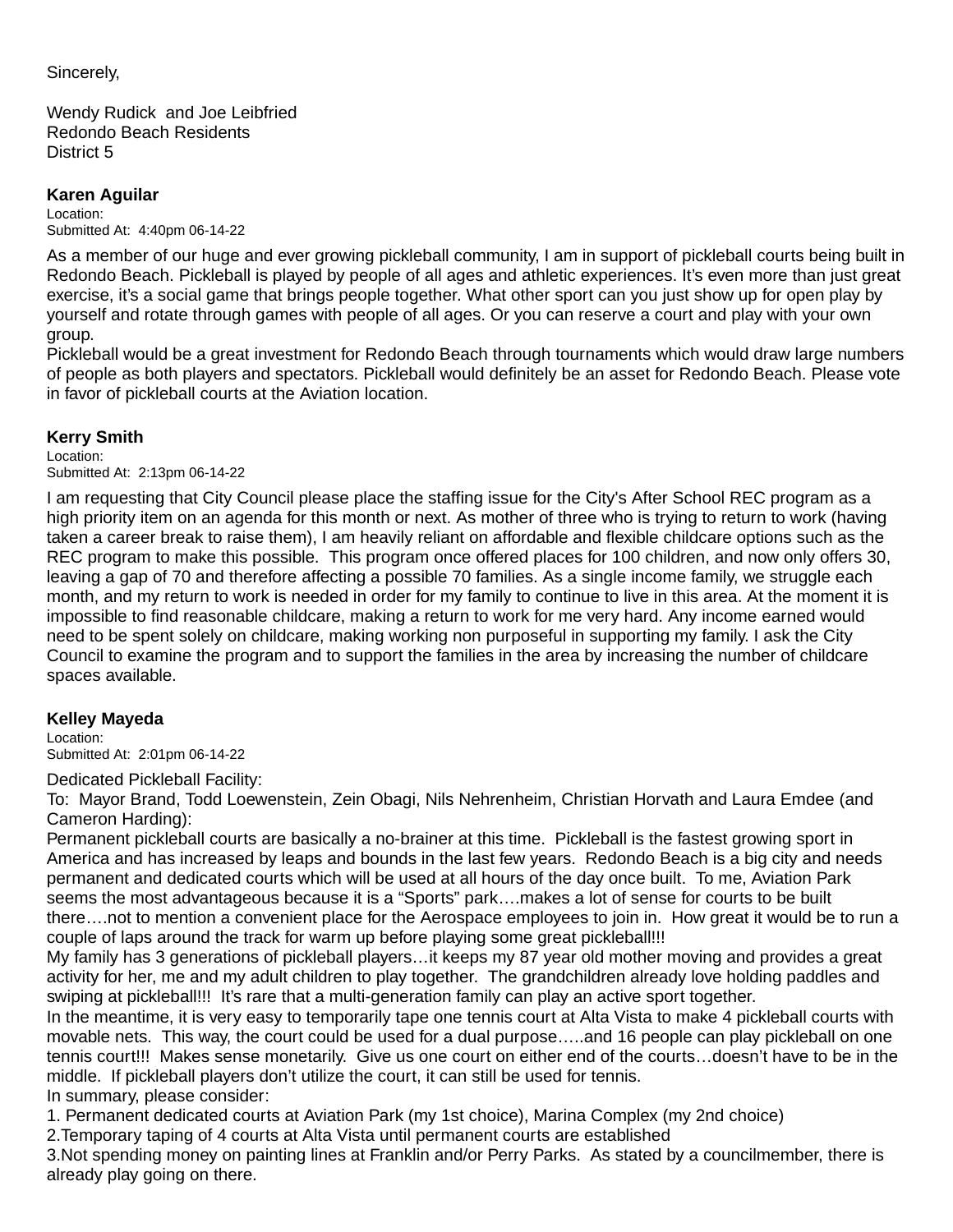#### Thanks so much, Kelley Mayeda (my family lives in District 5)

### **Sarah Shaholli**

Location: Submitted At: 10:58am 06-14-22

The purpose of this eComment is to request that the staffing issues affecting the City's afterschool REC program are triaged as high priority and be included as a critical item on the upcoming or next month's agenda. Redondo Beach residents rely on our city council to prioritize issues directly affecting the well-being of our community, which directly encompasses the issue of REC staffing and the need to significantly expand the volume of children that are accepted into the program moving forward.

As set forth below, this issue also not only impacts families with school-aged children, but the Redondo Beach community as a whole. Greater policy attention to ensuring the REC program is amply staffed to accommodate more student participation is warranted for many reasons:

1. The afterschool REC program promotes the development and learning of our children and fosters further connections with their peers in a safe and supervised environment. This program is beneficial to students' social development and provides the opportunity for them to make additional connections with their school peers in a non-academic environment that is still within the school system.

2. The afterschool REC program is a critical element of ensuring stability of the economic infrastructure, and mitigates socioeconomic and other types of inequalities that would be exacerbated by a lack of access to affordable childcare options.

3. The afterschool REC program promotes the self-sufficiency of families, including promoting full-time parental employment and other contributions to the community. Working families depend on local, affordable childcare to sustain employment and allow for ongoing contributions to ensure a functioning community.

4. While there are other afterschool care options such as CDC, there has been recent indication that CDC will move to a lottery system for the 2023-2024 class year, which further exacerbates the need for alternative flexible and more affordable options like REC.

Based on the above, I respectfully request that this issue is prioritized on the agenda for the benefit of Redondo Beach families and the community as a whole.

Sarah Shaholli

### **Samantha White**

Location: Submitted At: 7:05pm 06-13-22

I am respectfully requesting that City Council makes staffing the Afterschool Rec Program for the 2022/23 school year a TOP PRIORITY IMMEDIATELY.

Currently, AS LITTLE AS 3% OF THE STUDENT POPULATION PER SCHOOL ARE BEING SUPPORTED WITH AFTER SCHOOL CHILD CARE BY THE CITY.

While the rest of the world including RBUSD has opened up (and companies are expecting their employees to come back into the office) Rec has not been able to gain ANY additional staff. I ask the city council to please explore creative solutions toward staffing the Rec program as our neighboring cities and other companies have done to combat this universal staffing issue. This community is made up of many families with two working parents and/or single parents.

In the city's proposed 2022/23 Budget, Redondo Beach anticipates an influx of revenue from its residents:

- General Tax Fund: Increase of \$3.4M YOY
- Property Tax Revenue: Increase 5% YOY
- Sales Tax Revenue: Increase 8.5% YOY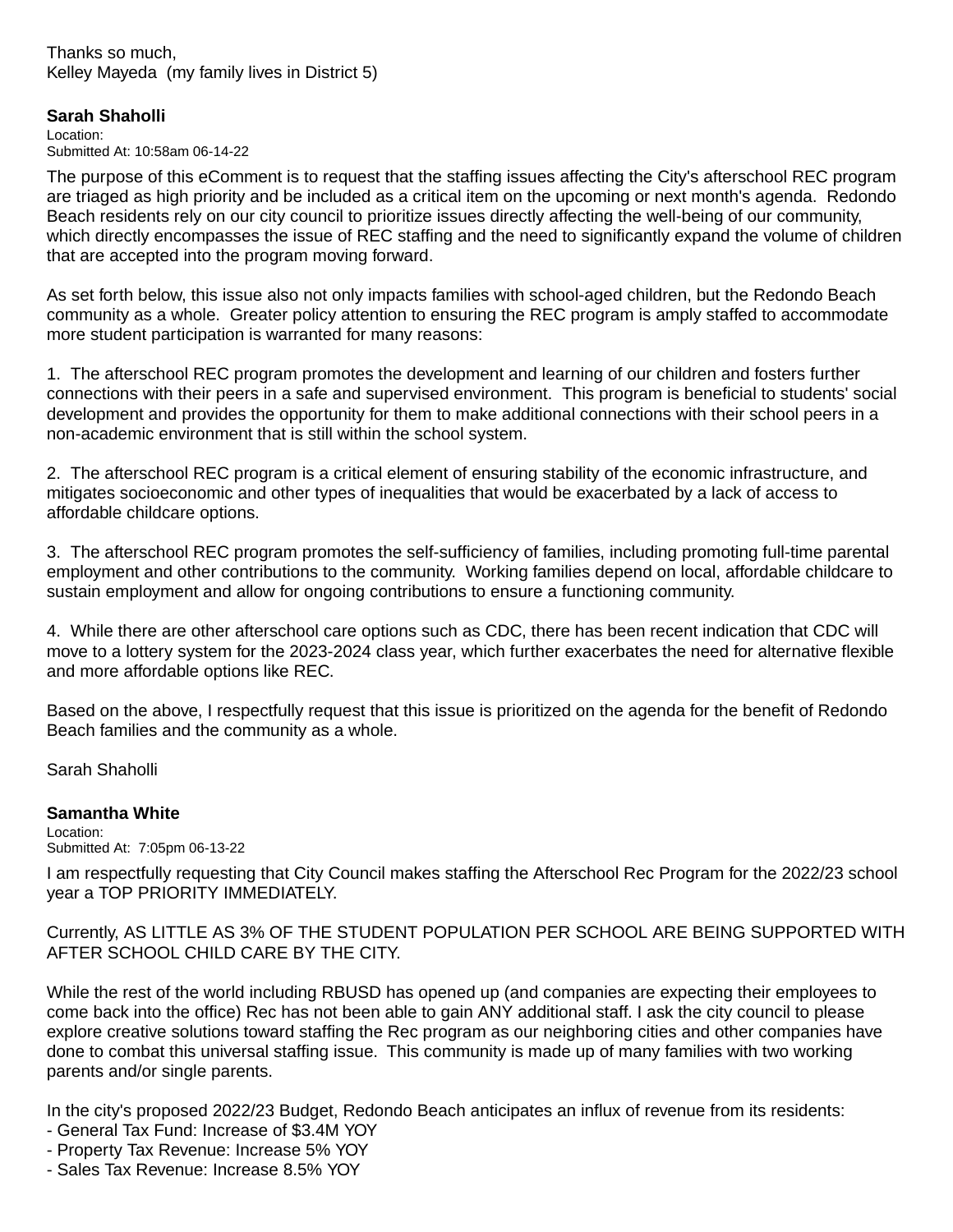I request that you utilize some of this increase of funding towards supporting the families of this city.

Child care is an essential need for our community and needs to be addressed.

Respectfully, Samantha White

#### **Olivia McLaughlin**

Location: Submitted At: 4:41pm 06-13-22

I am requesting that City Council please place the staffing issue for the City's After School REC program as a high priority item on an agenda for this month or next. Pre-covid, parents were greatly supported with flexible and reasonable after-school care options by both the REC program and CDC within our schools. It was understandable that both these programs had to make changes when the pandemic hit in March 2020, but now 2 years later, these programs, especially REC, remain limited in capacity due to staffing issues. I would like to request that the city work alongside RBUSD to support the working parents of our community to look into all possible options to help recruit and retain staff for the REC program to increase capacity back to pre-covid levels. Thank you.

#### **Page Sacks**

Location: Submitted At: 4:24pm 06-13-22

I am requesting that City Council please place the staffing issue for the City's After School REC program as a high priority item on an agenda for this month or next. While nationwide we are facing a hiring crisis, businesses have had to adapt to changing needs from prospective employees, including higher living wages and other benefits, and it's time for City Council to examine this on a local level especially as it pertains to the City's REC program. Working parents in the city have had to endure many challenges when it comes to childcare since March 2020 and while other childcare providers have seemingly come back to full participation, the City's REC program is still operating at less than half of pre-pandemic enrollment. Please explore all possible options to recruit and retain employees so that you can increase capacity for the City's REC after-school program at elementary schools so that working parents can rest assured their children have a safe place to go. Thank you.

### **Kate Korman-Sooper**

Location:

Submitted At: 11:22am 06-13-22

I'm requesting that City Council please place the staffing issue for the City's REC program as a high priority item on an agenda for this month or next. This is an ongoing issue that has not been addressed over the past three years. It absolutely deserves City Council's full attention, as it involves working parents and children citywide. A program that once was able to provide before and after care for 100 Redondo kids per elementary site now only provides care for 30. This is absolutely unacceptable for next year, now that parents have fully returned to work outside the home. While staffing is an issue nationwide, we need to look at how we can hire more qualified candidates as quickly as possible. We need to explore stronger and more aggressive recruitment efforts, make sure that wages are competitive with surrounding cities (I'm told they are NOT), and make sure our drug testing of potential candidates is legal. (There was an issue about whether marijuana is something that could legally be tested for, dependent on whether they are considered a Federal employee?) Perhaps the City needs to partner with RBUSD to make sure their kids are not stranded and left without after school care. Right now many parents are being left with only unaffordable or unfeasible childcare options, and this needs to be changed ASAP. Thank you.

Kate Korman-Sooper Rec and Parks Commissioner

**Jackie Glenn** Location: Submitted At: 11:22am 06-13-22